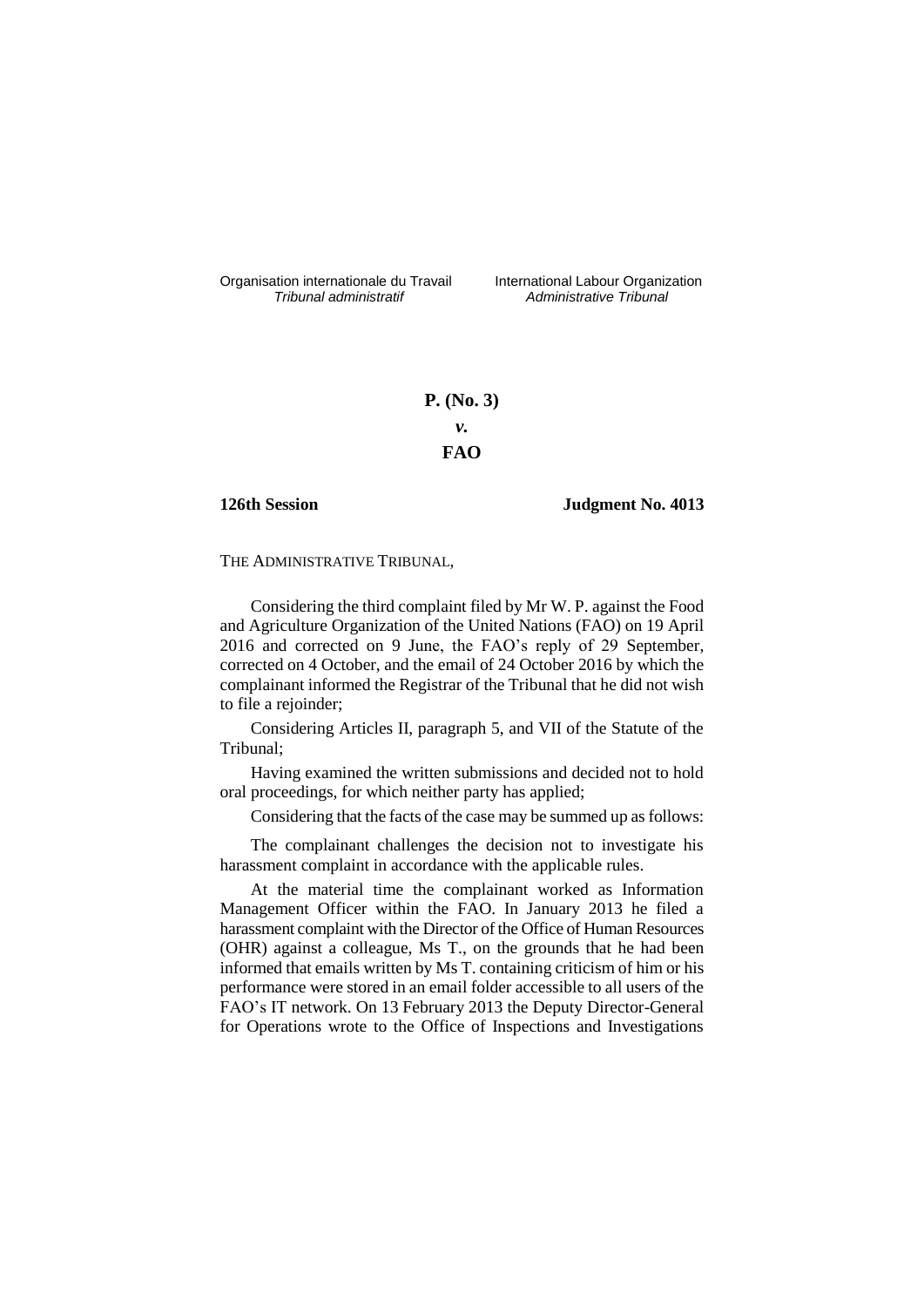(OIGI) of the World Food Programme (WFP) asking for its assistance because of a possible conflict of interest if the matter was referred to the FAO Investigation Panel as foreseen under Administrative Circular No. 2007/05 on harassment (hereinafter "the Circular"). The complainant was the President of the Association of Professionals in the FAO, a body that proposed candidates to be appointed as members of the Investigation Panel and he was a member of that Panel himself. On 12 June 2013 the WFP OIGI issued a report entitled "Preliminary Review" of the harassment complaint, in which it recommended that the matter be closed as there were no reasonable grounds to warrant a full investigation. On 18 June the Deputy Director-General for Operations forwarded the report to the complainant and the alleged harasser for comment.

The complainant replied to the Deputy Director-General for Operations on 4 July 2013 that the recommendation in the report was based on a preliminary review, which was not binding on the FAO. He requested that a "proper" investigation be undertaken by the FAO Investigation Panel in accordance with the Circular and the Rules of Procedure of the Investigation Panel. The Deputy Director-General for Operations rejected his request on 4 September 2013 and stated that the matter would be submitted to the Director of OHR for her consideration. The Director informed the complainant on 8 October 2013 that the recommendation of the WFP OIGI would be followed and that the harassment complaint would be closed.

The complainant appealed to the Director-General on 2 December 2013, asking him to review the decision of 4 September 2013 and award him damages. His appeal was dismissed on 13 January 2014. On 10 February 2014 he lodged an appeal with the Appeals Committee contesting the decisions of 4 September and 8 October 2013 denying his request for a "proper investigation" of his harassment complaint by the FAO Investigation Panel. He argued that the FAO had acted in breach of existing administrative provisions, that his right to defend himself had been breached and that he had suffered significant stress by this denial of justice. He asked that the contested decisions be set aside,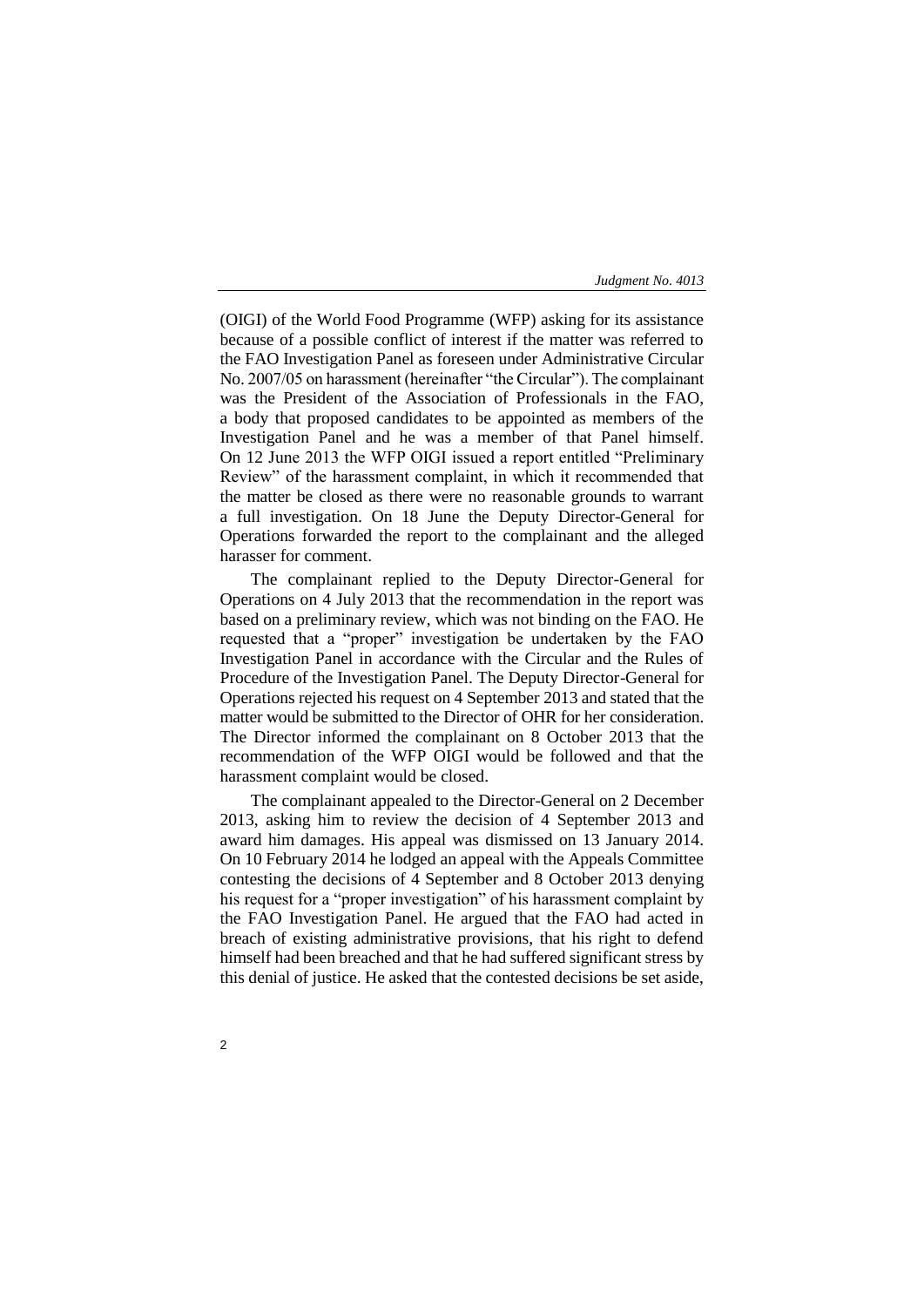that his harassment complaint be investigated by the FAO Investigation Panel and that he be awarded at least 10,000 euros in damages.

The complainant retired in June 2014. On 1 September 2015 the Appeals Committee issued a majority and a minority opinion. The majority noted that the Circular was silent regarding the handling of cases where the investigation by the FAO Investigation Panel might be tainted by a potential bias or a conflict of interest. It also noted that the complainant had objected to the referral of his harassment complaint to the WFP OIGI only after he had been requested to provide his views on the investigation report. The majority concluded that the FAO's decision to refer the matter to the WFP OIGI was legitimate in light of the potential risk of conflict of interest or bias. In its view, the investigation conducted by the OIGI was thorough and objective, and further investigation was not necessary. The majority therefore recommended dismissing the appeal.

The minority found that the FAO had no valid grounds to presume that the FAO Investigation Panel would be partial. The FAO had breached the Rules of Procedure of the Investigation Panel, established by the Circular, by not referring the harassment complaint to the competent authority, that is to say the FAO Investigation Panel. It observed in particular that the matter had been looked into more than three months after the complainant had complained of the fact that defamatory emails had been published and made accessible to a large number of staff, and that the FAO had provided no evidence to the Appeals Committee that corrective action had been taken. It recommended that the complainant be granted full redress and that he be compensated for the moral injury suffered.

By a letter of 27 January 2016, which the complainant received on 2 February, the Director-General informed him that he agreed with the findings and recommendation of the majority of the members of the Appeals Committee to dismiss the appeal. That is the decision the complainant impugns before the Tribunal.

The complainant asks the Tribunal to award him 10,000 euros in damages, together with "moral damages for the delay in the internal complaint and appeals process".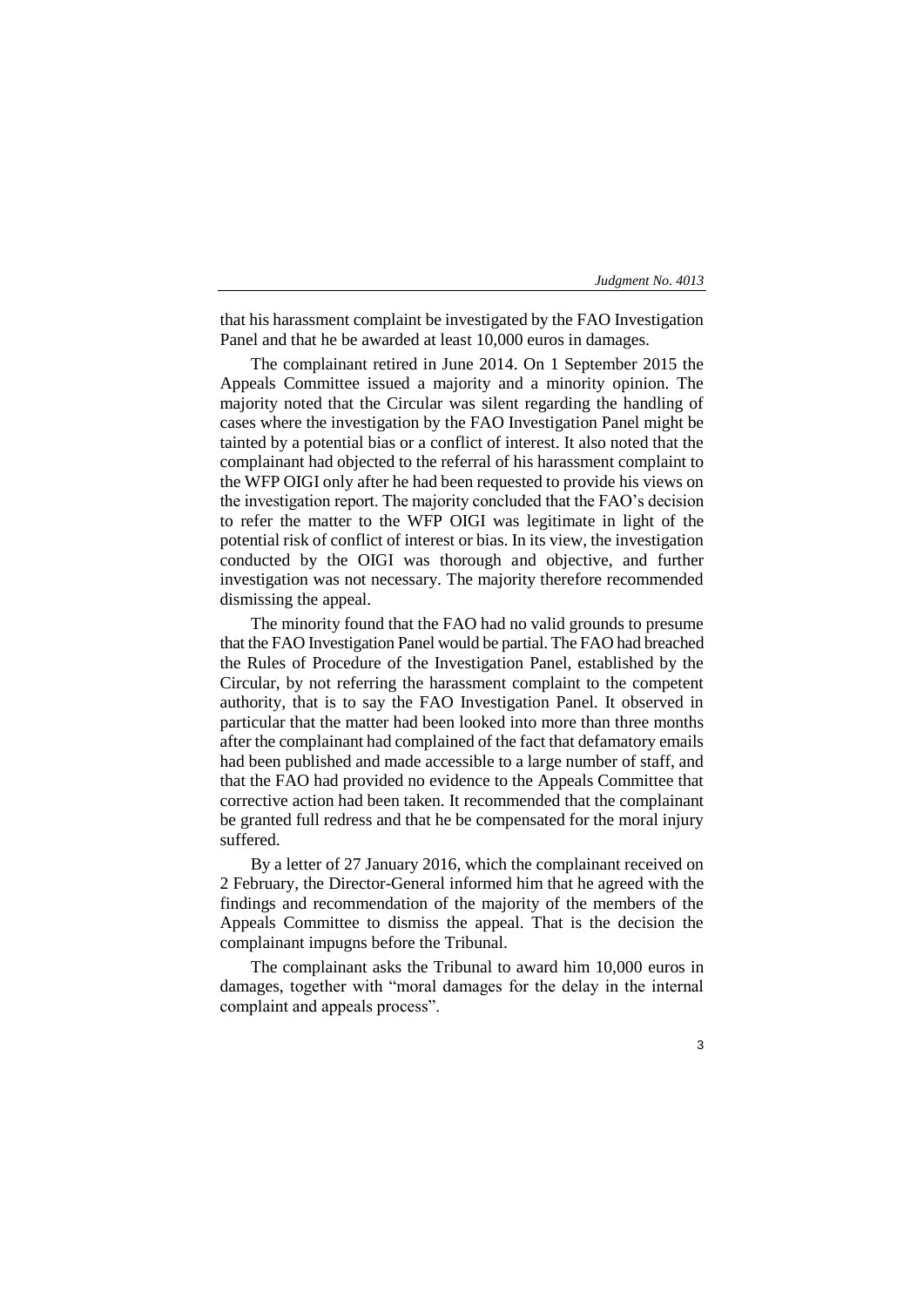The FAO asks the Tribunal to dismiss the complaint as unfounded.

# CONSIDERATIONS

1. This complaint arises from the FAO's referral of the complainant's harassment complaint against Ms T. to the WFP Office of Inspections and Investigations (OIGI), for investigation. In his 13 February 2013 memorandum to the WFP's Inspector-General, the Deputy Director-General for Operations explained that "recourse to the [FAO] Investigation Panel would lead to a situation of conflict of interest" having regard to the Association of Professionals' role in the appointment of members of the Investigation Panel coupled with the fact that the complainant was the President of the Association and that he was also a member of the Investigation Panel.

2. On 18 June 2013, the complainant was given a copy of the OIGI's report "Preliminary Review of Harassment Complaint against [Ms T.], FAO" for comment. In the report, the OIGI recommended that the complaint be closed as there were no reasonable grounds to warrant a full investigation. In response, the complainant requested that a "proper" investigation be undertaken by the FAO Investigation Panel into his harassment complaint against Ms T. in accordance with the provisions of the Circular and the Rules of Procedure of the Investigation Panel. The FAO denied the request and the complainant filed an internal appeal against the rejection of his request.

3. In the 27 January 2016 decision impugned in this complaint, the Director-General endorsed the Appeals Committee's majority opinion that the referral of the harassment complaint to the WFP OIGI "was legitimate and that the Organization [had] conducted an objective, impartial and fair investigation in accordance with the relevant provisions set forth in [the Circular] and general principles of law".

The complainant's main contention is that the way his harassment complaint was investigated constituted a violation of the provisions in the Circular. In summary, he submits that a "preliminary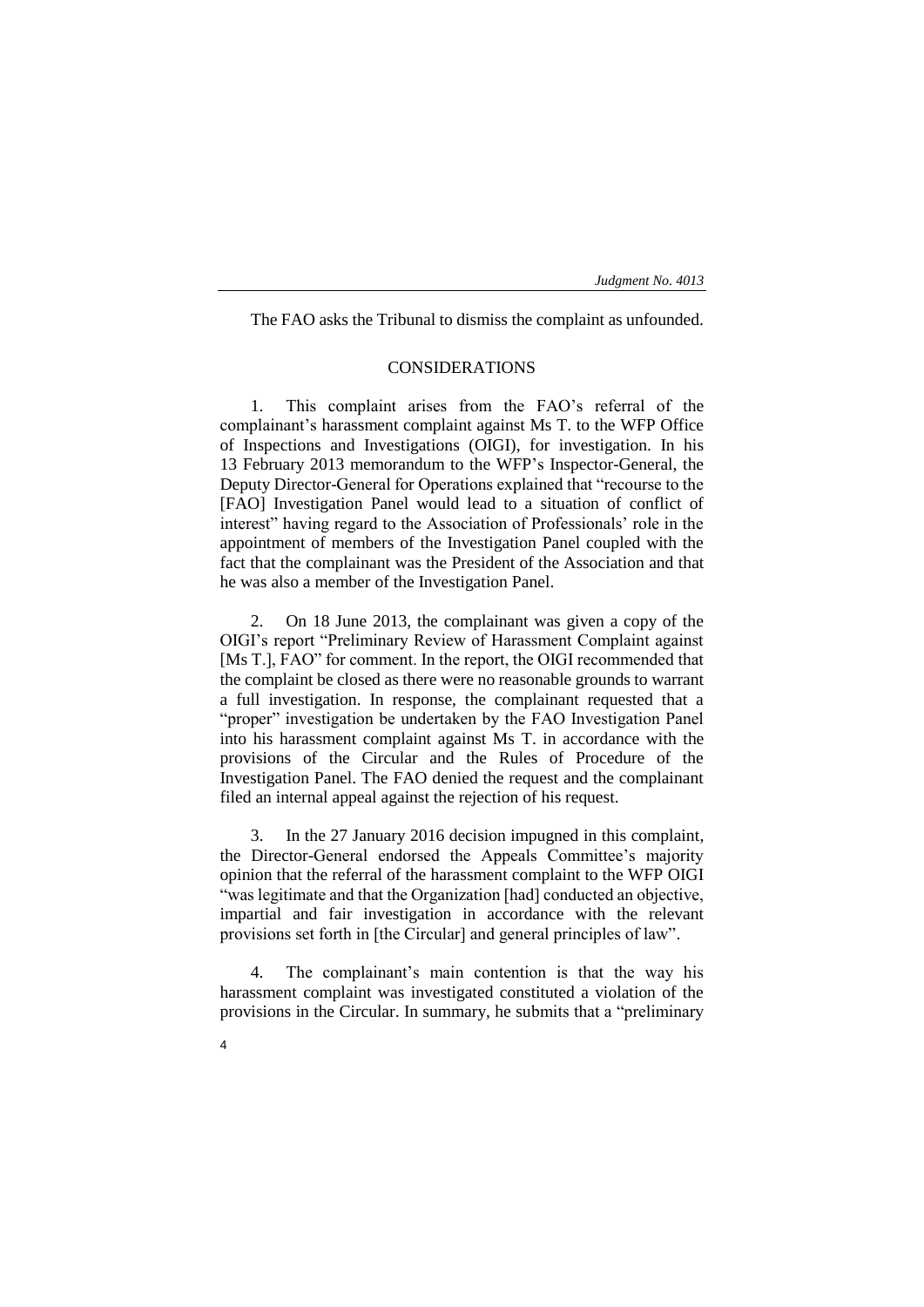review" cannot be a substitute for a proper investigation by the FAO Investigation Panel. Moreover, there is no provision in the Circular for a preliminary review of a harassment complaint, let alone, as an option in the place of a full investigation. He argues that he was denied his right to justice as a result of the FAO's failure to investigate his complaint of harassment according to the terms of the Circular. He also submits that he was denied the same right and procedure as granted to his colleagues.

5. The FAO submits that it discharged its duty of care to the complainant. The FAO claims that in keeping with the Tribunal's relevant case law, due consideration was given to the harassment complaint; the investigation was conducted in a thorough, fair and objective manner; and due process was observed throughout the investigation. The FAO also maintains that the complaint was investigated in accordance with the applicable rules and procedures.

6. In support of the latter assertion, the FAO points out that the investigation of the harassment complaint was conducted by professional and experienced investigators from another United Nations organization "who were fully aware of the applicable rules and procedures and the context in which the complaint was made". The FAO also notes that the OIGI in its report states that the applicable rules are the FAO Circular and the Rules of Procedure of the Investigation Panel; the conclusion in the report was based on the definition of harassment in the Circular; and the investigators were well aware that the FAO standards of behaviour are those of the international civil service and applied those standards. As to the methodology employed by the OIGI in the investigation, according to the investigation report, the OIGI considered the provisions of the Uniform Principles and Guidelines for Investigations 2nd Edition; the WFP Investigations Manual; the FAO Guidelines for Internal Administrative Investigations by the Office of the Inspector-General; and the Rules of Procedure of the Investigation Panel provided for in the Circular.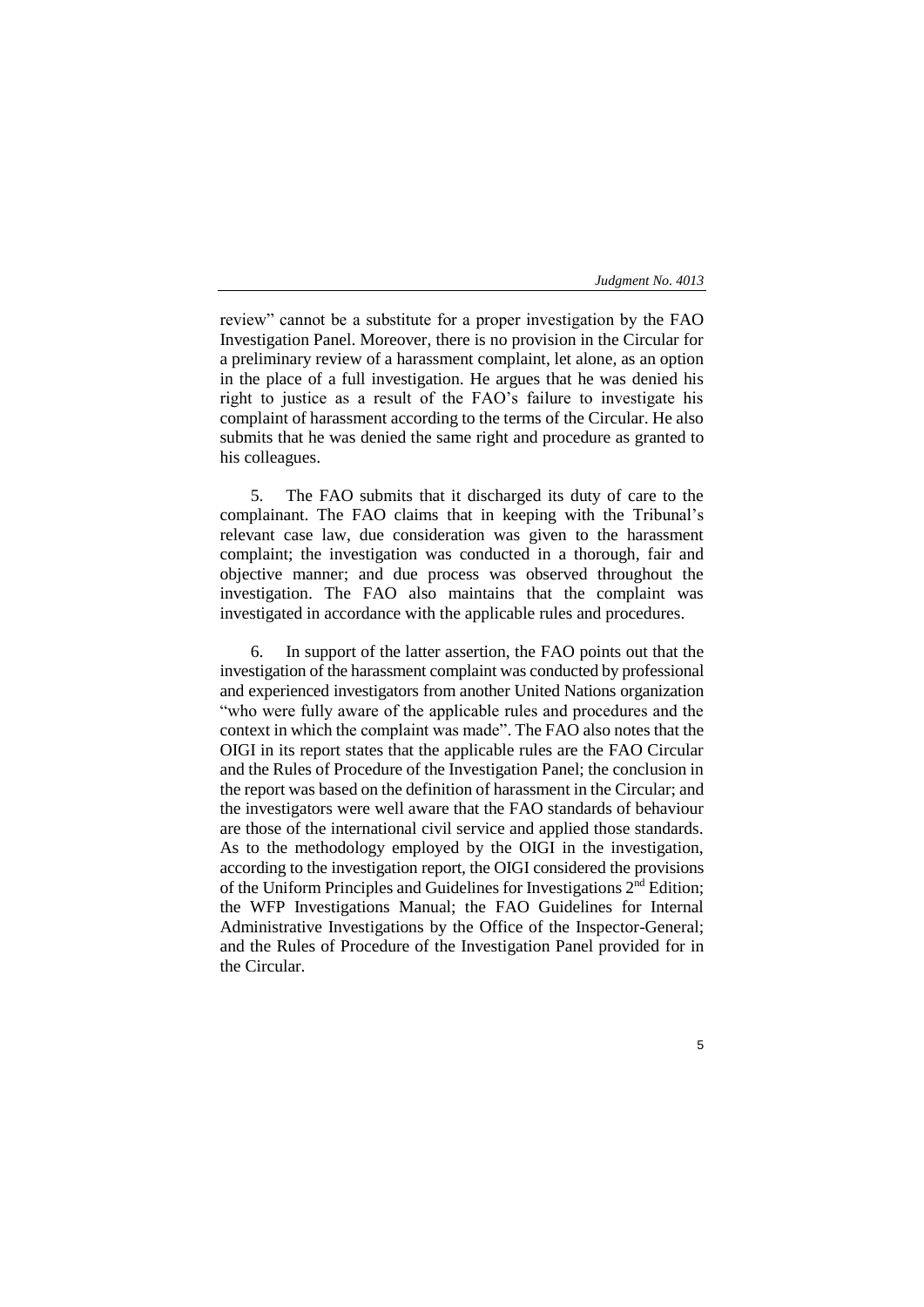7. In response to the complainant's assertion that the investigative process in the Circular did not include a "preliminary review", the FAO observes that as an Investigation Panel member the complainant would be aware that in the past the Investigation Panel had conducted preliminary reviews in several harassment complaints without objection being raised by either the complainant or the respondent. Moreover, as provided in the Uniform Principles and Guidelines for Investigations, professional investigators commonly conduct preliminary evaluations of harassment complaints to determine the complaint's "credibility, materiality, and verifiability" and consider "whether there is a legitimate basis to warrant an investigation". As well, this approach is also found in the FAO Guidelines for Internal Administrative Investigations and the WFP Investigations Manual. Further, in these circumstances, the fact that the investigation of the harassment complaint was conducted by WFP investigators could not be viewed in any way as prejudicial to the complainant as the rules and procedures were those applicable to professional investigators of international organizations including the FAO.

8. In support of its position, the FAO relies on Judgment 3065 where, in consideration 10, the Tribunal stated:

"[...] an accusation of harassment requires that 'an international organisation both investigate the matter thoroughly and accord full due process and protection to the person accused'. Furthermore, '[i]ts duty to a person who makes a claim of harassment requires that the claim be investigated both promptly and thoroughly, that the facts be determined objectively and in their overall context [...], that the law be applied correctly, that due process be observed and that the person claiming, in good faith, to have been harassed not be stigmatised or victimised on that account [...]' (see Judgment 2973, under 16, and the case law cited therein)."

However, as the Tribunal stated in Judgment 3365, under 26, it is also well settled in the case law that "when an official makes allegations of harassment, she or he is entitled to have them dealt with in accordance with the rules and procedures in force (see Judgment 2642, under 8)". In the same consideration, the Tribunal held that "[i]f an organisation fails to do so, it breaches not only its own policies and rules, but also its duty of care towards the official".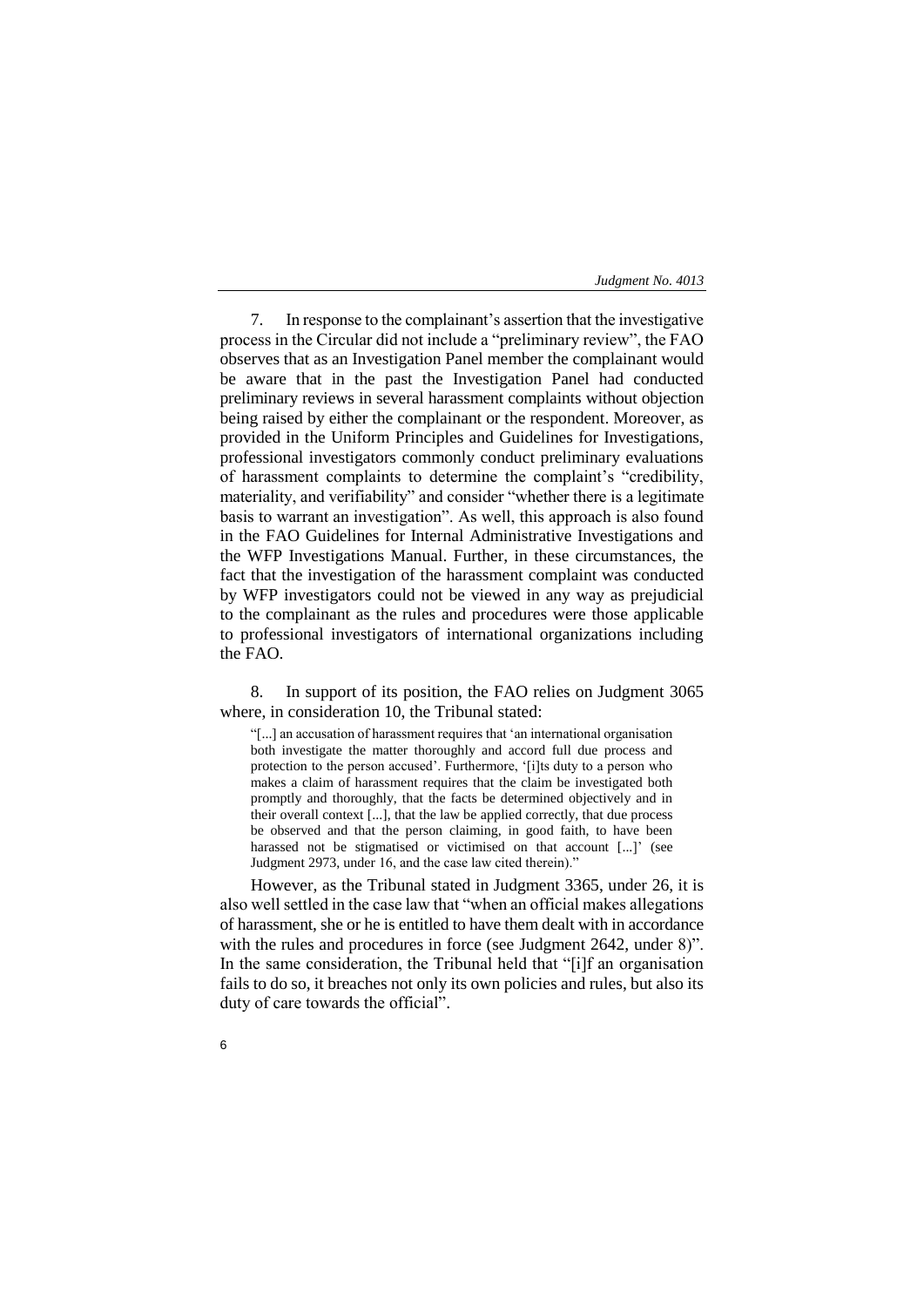9. Contrary to the FAO's assertions, it did not adhere to the rules applicable to the investigation of a harassment complaint provided in the Circular. It does not follow from the fact that the OIGI based its conclusions on the FAO's definition of harassment in the Circular, that the investigation was conducted in accordance with the FAO's rules. It is observed that a "preliminary review" as conducted by the WFP OIGI did not form part of the investigation process in the Circular. As well, in contrast with the OIGI's process in which a recommendation is included in its report, the provisions in the Circular limit the Investigation Panel's report to the Director of OHR to its findings of fact. Further, the fact that the Investigation Panel had conducted "preliminary reviews" in its consideration of several harassment complaints without objection; that professional investigators commonly do preliminary evaluations of these types of complaints; and that this approach is recognized in the FAO Guidelines for Internal Administrative Investigations by the Office of the Inspector-General and the WFP Manual does not absolve the FAO of its obligation to deal with these complaints in accordance with the procedure provided in its own rules.

10. It is recognized that the FAO was confronted with a situation not contemplated in the Circular, that is, at a minimum, a perceived conflict of interest for all members of the Investigation Panel. And, at the same time, the FAO was obliged to deal with the complainant's harassment complaint promptly, thoroughly, and objectively in accordance with the case law. In the case of formal complaints, the Circular requires, among other things, that if the responsible Director decides that an investigation into the facts is warranted, the complaint must be referred to the Investigation Panel. The applicable procedure following a referral is found in Section II(b)(iv) of the Circular. In addition to the procedure for the conduct of an investigation, Section  $II(b)(iv)(a)$  relevantly provides that "[e]ach complaint will be investigated by an Investigation Panel composed of three persons chosen from the three Members and six Alternates [...] appointed by the Director-General". Given that the mandate of the FAO Office of the Inspector-General did not include the investigation of harassment complaints, the FAO should have instructed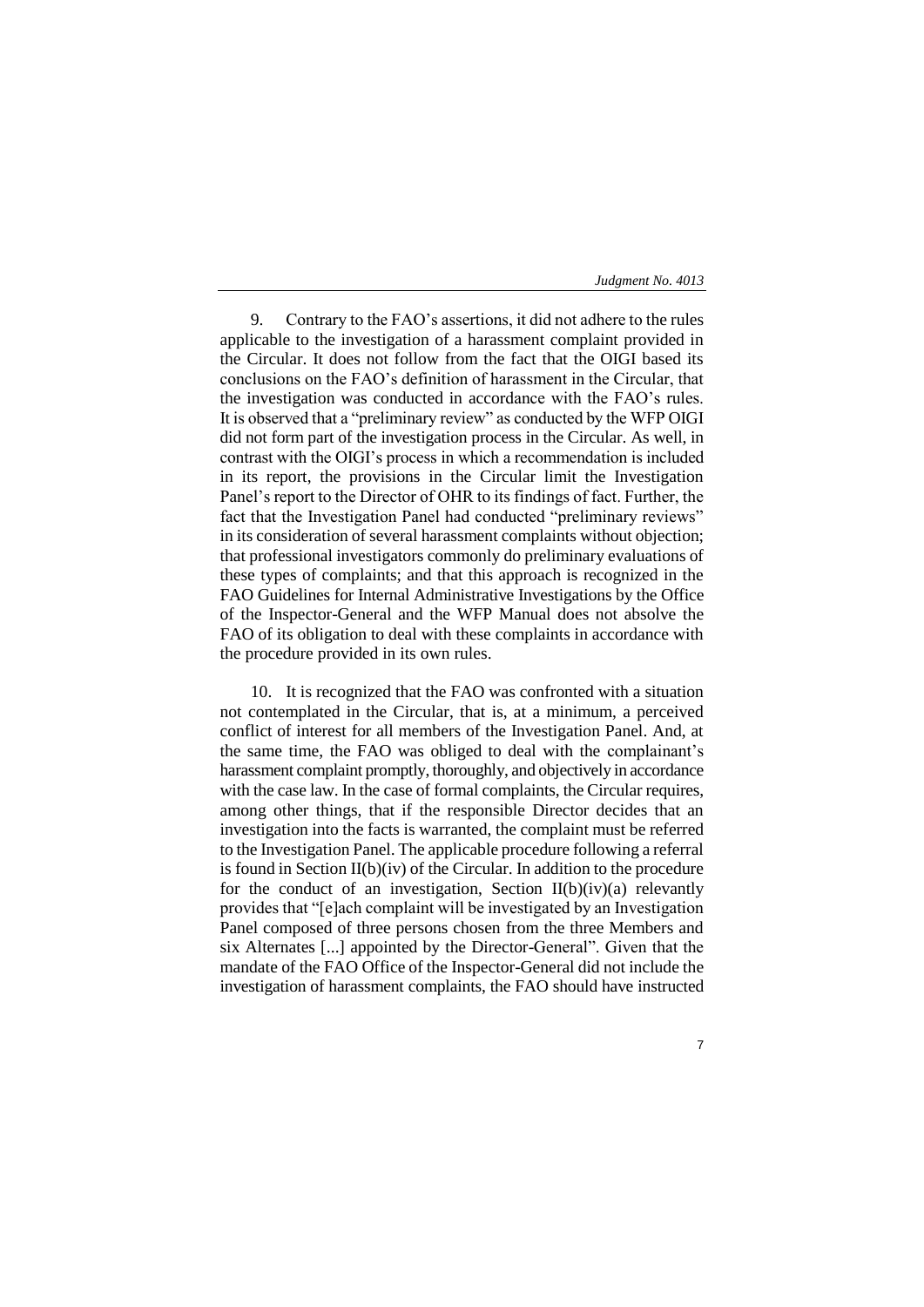the investigators to conduct the investigation in accordance with the provisions in the Circular.

11. However, according to the WFP OIGI report, the OIGI and the Director of OHR (FAO) met on two occasions prior to the start of the investigation to discuss "the scope of the preliminary review, as well as to request for information on staff members". The FAO Inspector-General also attended the last of the two meetings. Thus, it is evident that from the outset, the FAO Director of OHR and the FAO Inspector-General were in agreement with a "preliminary review" of the harassment complaint, a process not contemplated in the Circular. This, coupled with the fact that it does not appear that the FAO and the OIGI engaged in any discussion about the investigation being conducted in accordance with the provisions in the Circular, shows a disregard on the part of the FAO of the obligation to follow its own rules.

12. Although the FAO breached its obligation to deal with the harassment complaint in accordance with the applicable rules in the Circular, the complainant has not established that he was prejudiced as a result of the FAO's action. Moreover, his claim that because of his membership on the Investigation Panel and his role as President of the Association of Professionals he was "single[d] out" and denied the same right and procedure as would be granted to his colleagues is also rejected. His complaint was referred to the WFP because of the conflict of interest problem and for no other reason.

13. Returning to the internal appeal, the Appeals Committee majority observed that there was no evidence that "OIGI conducted the investigation in a different manner than the way an investigation is undertaken by the FAO Investigation Panel", and concluded that the OIGI's investigation was "undertaken in compliance with the applicable rules specified [in the preceding paragraph – the Circular and the Rules of Procedure of the FAO Investigation Panel]". As this conclusion constitutes an error of law, the Director-General's decision endorsing the majority opinion is tainted by the same error of law and will be set aside. The complainant is entitled to moral damages for the FAO's breach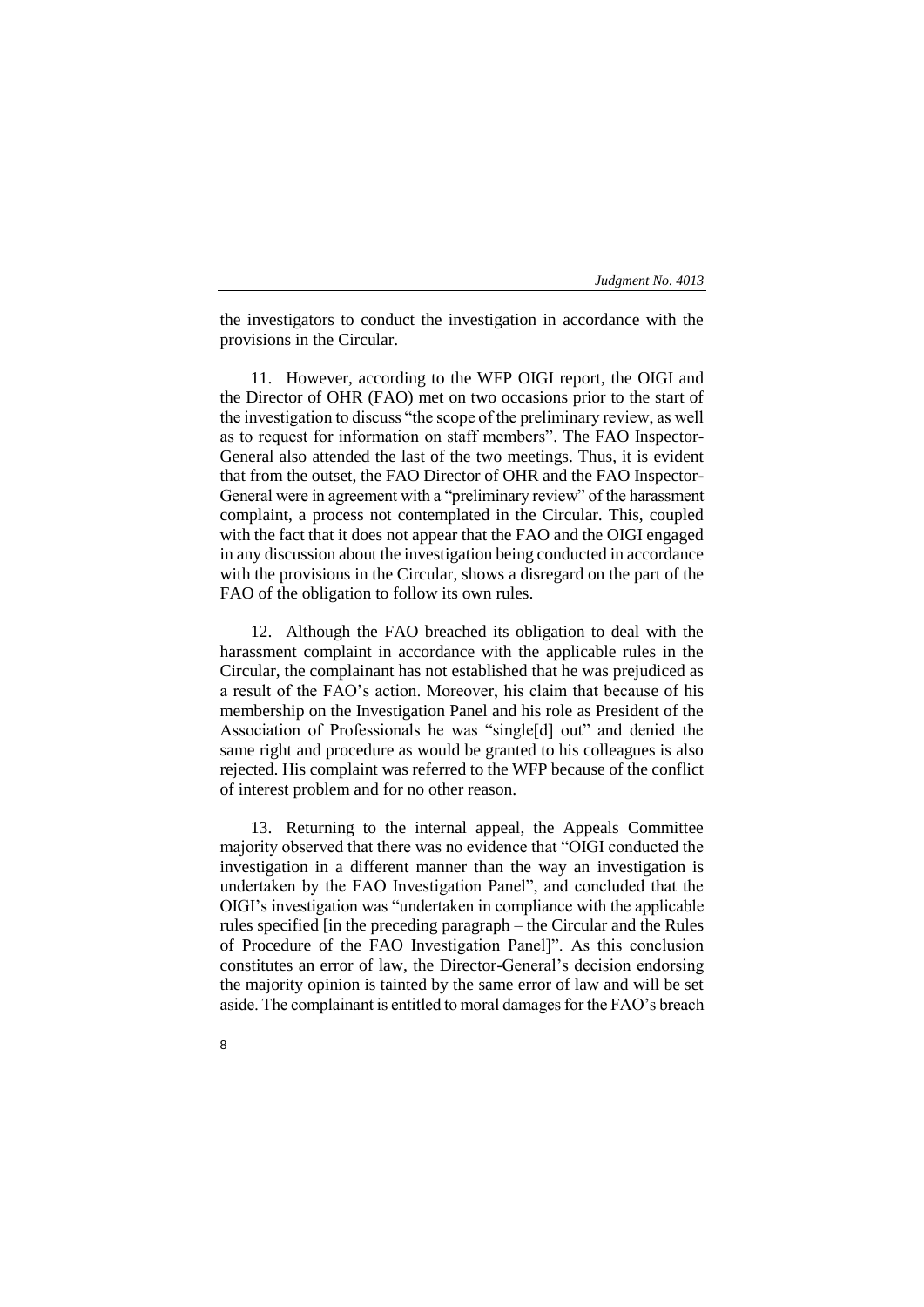9

of its duty of care in the amount of 1,000 euros. The complainant did not seek, by way of relief, that the matter be remitted to the FAO to enable further investigation to be conducted in accordance with applicable procedures.

14. Lastly, in the complaint form submitted to the Tribunal, the complainant seeks "moral damages for the delay in the internal complaint and appeals process". As the complainant did not make any submissions in his brief in relation to this claim, it will not be considered. It is also observed that in his brief, the complainant attempted to incorporate by reference his pleading in the internal appeal process. The Tribunal has on many occasions stated that it is not acceptable to incorporate by reference into the pleadings before the Tribunal arguments, contentions and pleas found in documents created for the purposes of internal review and appeal (see Judgment 3920, under 5, and judgments cited therein). Accordingly the Tribunal did not have regard to those documents.

### DECISION

For the above reasons,

- 1. The Director-General's 27 January 2016 decision is set aside, as is the decision of 13 January 2014.
- 2. The FAO shall pay the complainant moral damages in the amount of 1,000 euros.
- 3. All other claims are dismissed.

In witness of this judgment, adopted on 17 May 2018, Mr Giuseppe Barbagallo, President of the Tribunal, Ms Dolores M. Hansen, Judge, and Mr Michael F. Moore, Judge, sign below, as do I, Dražen Petrović, Registrar.